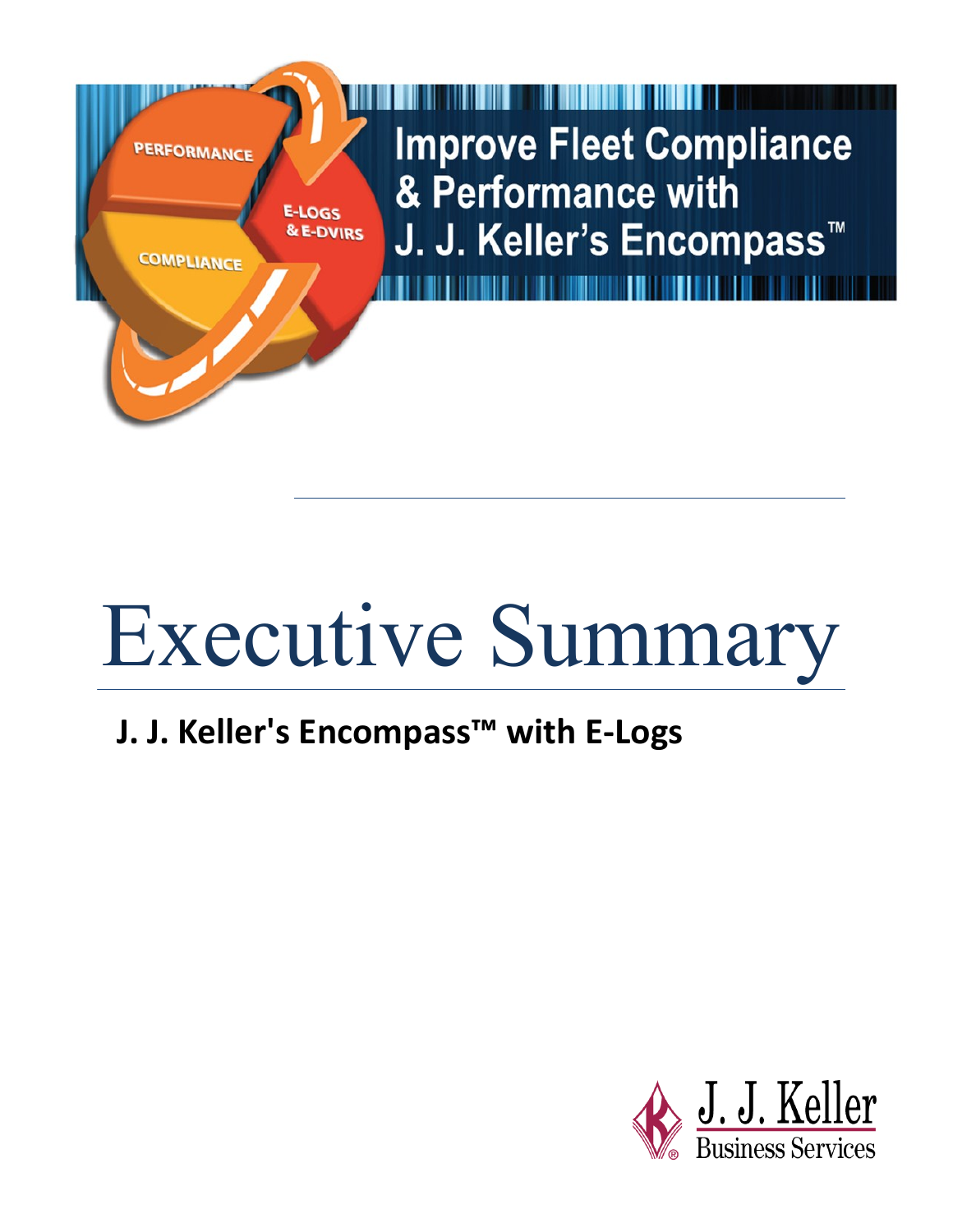## J. J. KELLER & ASSOCIATES, INC.

#### **Company Profile**

| Founded in 1953       |                                                                                                                                                                                                                                                                         |
|-----------------------|-------------------------------------------------------------------------------------------------------------------------------------------------------------------------------------------------------------------------------------------------------------------------|
| Corporate Location:   | Neenah, Wisconsin, USA                                                                                                                                                                                                                                                  |
| Type of Business:     | Safety, Compliance & Regulatory Publications, Products & Services                                                                                                                                                                                                       |
| Products:             | Regulatory Guides, Compliance Manuals, Log Books, Training Handbooks,<br>Newsletters, Video-based Training kits, Forms & Supplies, Custom<br><b>Products and Programs</b>                                                                                               |
| Services:             | Web-based applications, Compliance & Safety Advisory Services,<br><b>Outsource Driver &amp; Vehicle Services</b>                                                                                                                                                        |
| Customers:            | 350,000+ companies worldwide—including 90% of the Fortune <sup>®</sup> 1000 in<br>a wide range of industries including transportation, industrial,<br>manufacturing, environmental, distribution, chemical manufacturing,<br>construction, food safety, mining and more |
| Annual Gross Revenue: | \$190 million                                                                                                                                                                                                                                                           |
| Employees:            | $1,100 +$ associates                                                                                                                                                                                                                                                    |

## J. J. KELLER'S ENCOMPASS™ WITH E-LOGS

#### **Product Profile**

J. J. Keller's Encompass™ is the industry's most versatile online tool for improving driver and vehicle compliance and performance. With an Internet-based dashboard, it delivers a real-time view of critical fleet information.

#### **Driver Compliance**

. . . . . . . . . . . . .

**Electronic logs** record drivers' duty status on their smartphones or laptops, then store it in Encompass™ where HOS compliance levels can be monitored any time (EOBR required).

**Manual log entry and auditing** allows duty status documents to be keyed in and instantly monitored online to assure compliance.

**Driver and vehicle reports** list all current drivers and vehicles in your pool.

**Driver qualification** is streamlined by credential checklists, file storage, and recording of personal driver information.

J.J. Keller's

ncompass

with E-Logs

**Hiring** CMV drivers is easy with automated workflow tools.

**Background checks** are integrated with your background report ordering and reporting.

**Accident tracking** and accident information is stored in one central location.

**Driver training files** can be tracked by initial and ongoing driver training.

**Drug & alcohol program management** includes selections and records of test results.

**Roadside inspections** are tracked to ensure violations are corrected.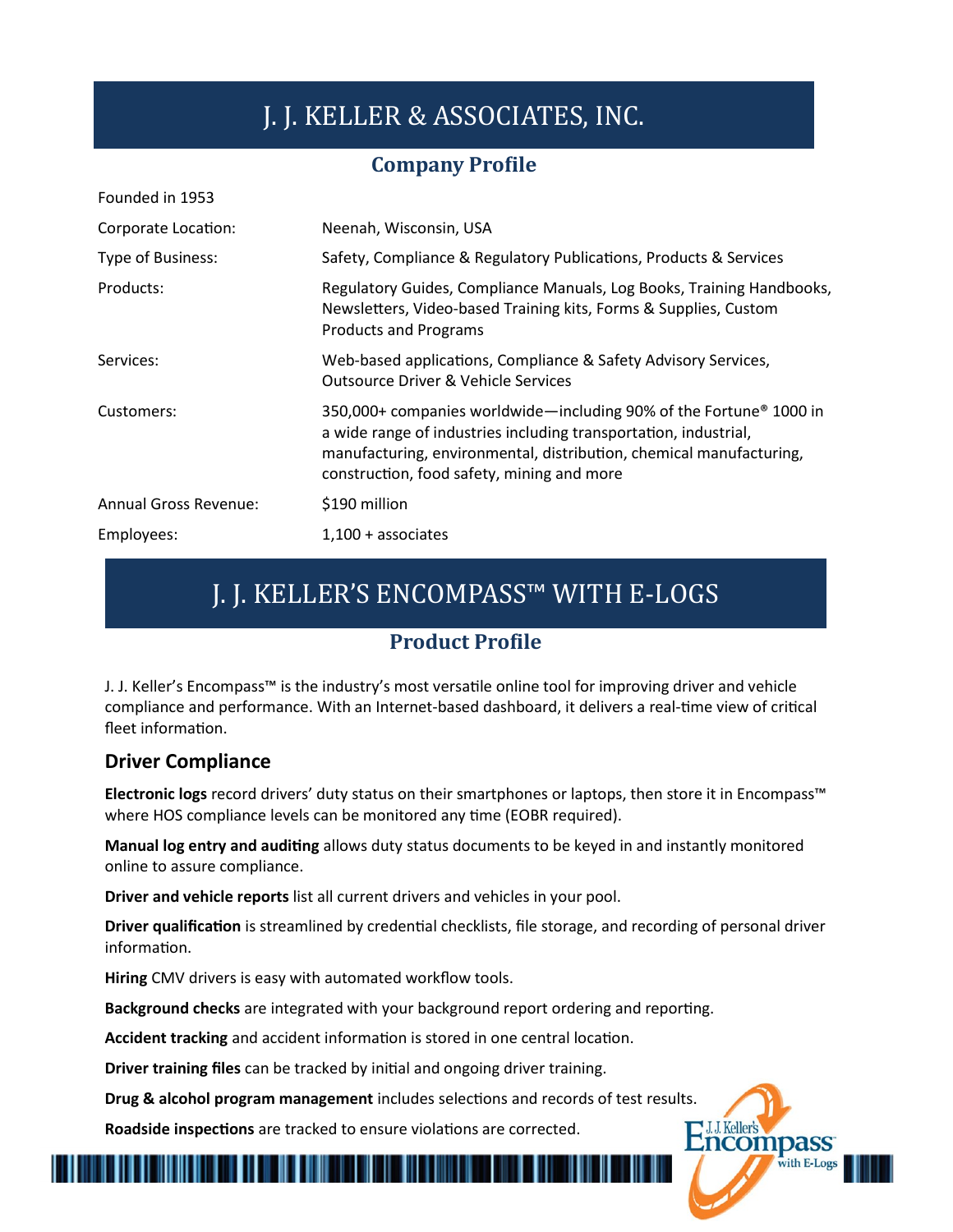## J. J. KELLER'S ENCOMPASS™ WITH E-LOGS

#### **Product Profile**

#### **Vehicle Compliance**

**Electronic DVIRs** can be used with your drivers' compatible mobile device (EOBR required).

**Manual DVIR entry** lets management watch for maintenance gaps.

**Unit recordkeeping** is streamlined with credential checklists, vehicle credential file storage, and recording of specific unit information.

**Management of vehicle maintenance** records and preventative maintenance schedules.

**Quarterly fuel tax reports** can be completed with quick data import, manual entry of trips or via EOBR.

#### **CSA Management**

**BASIC scores** are easier to manage and improve with quick, easy access to your driver performance data. **Roadside Inspections** and violation summary reports can be run automatically.

#### **Performance Management**

**Employee Performance** tracks fuel, speed, braking, and GPS location to build a complete picture of driver performance.

**Unit Performance** tracks specific data by unit, measures performance and sets maintenance schedules.

**Mapping** provides instant location of driver. Improves routes, manages fuel, and track units.

**Automated fuel tax reporting** integrates engine data and driver duty status to simplify fuel reporting.

#### **Special Features**

**Dashboard alerts** immediately identify compliance, safety, and operations areas that require attention. Alerts can be automatically emailed to select employees.

**Reporting templates** are customizable based on company locations, driver and unit types, and more.

**Learning Center** includes documents and webcasts covering key regulatory areas.

**Configurable infrastructure** to mirror multi-level corporate structures.

<u> 1989 - Andrew Maria Maria Maria Maria Maria Maria Maria Maria Maria Maria Maria Maria Maria Maria Maria Mari</u>

**Unlimited users** with user-role based security.

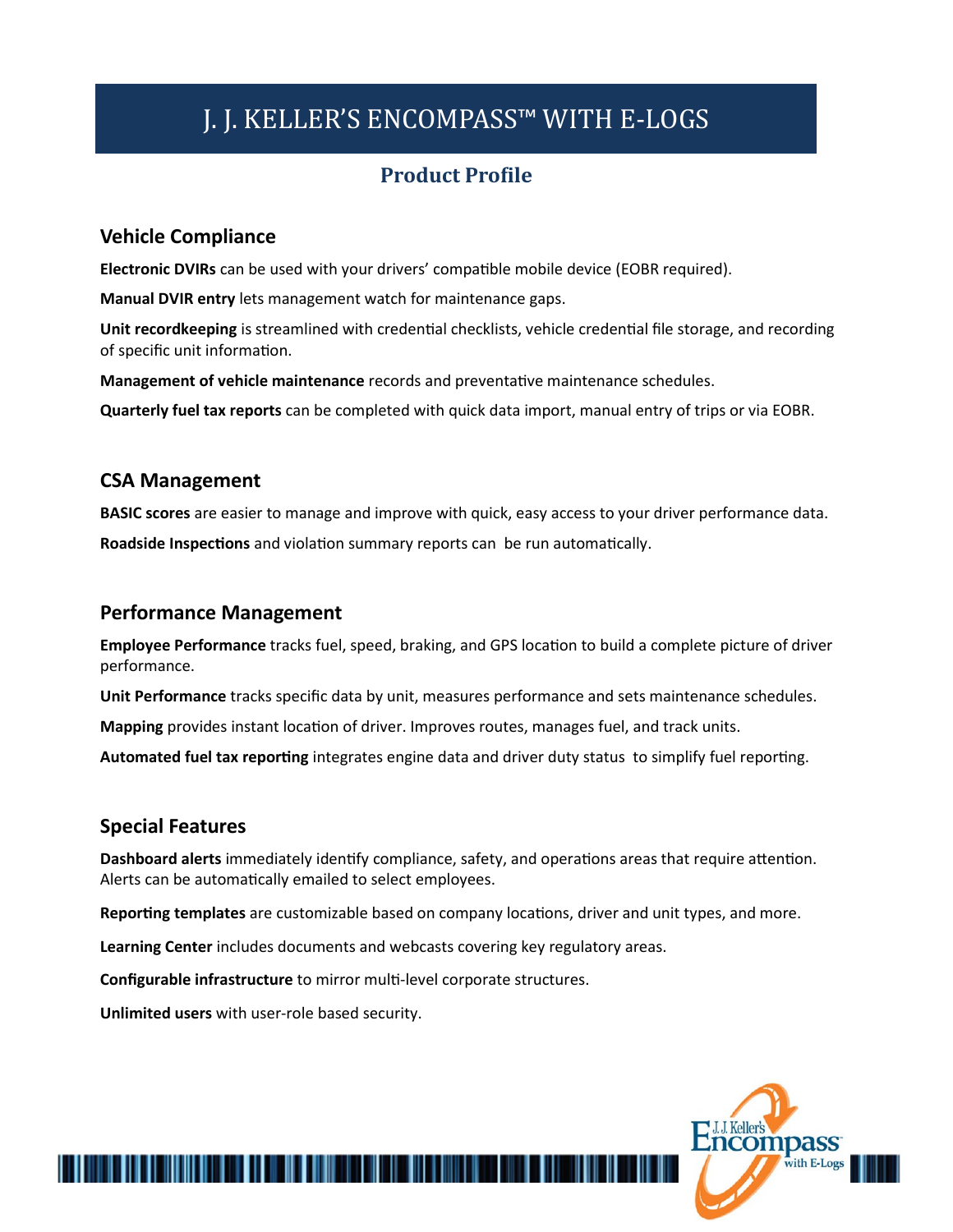### KEY FEATURES

J. J. Keller's Encompass™ with E-Logs allows those with responsibility for Safety, Compliance, Risk Management, Loss Prevention, Employee or Driver Training, Recruiting, and Procurement to significantly improve the operational performance of these functions, without major capital expenditures.

#### **Features and Benefits**

- Organization and centralization of critical business information
- Standardization of key Safety and Compliance functions *(driver qualification, drug and alcohol programs, accident management, log auditing, vehicle registration & titling)* across a company
- A single database that houses employee, driver qualification, hours-of-service, training drug and alcohol, and accident information as well as vehicle information
- Standardization and automation of employee hiring processes, practices, and programs across all recruiters and hiring managers across an organization
- Standardization and management of corporate training programs for all employees for all locations
- Implementation of a consistent corporate-wide Safety and Compliance program capable of responding to all federal, state, local, or company specific reporting and tracking requirements
- Real time notification of "compliance gaps", compliance issues, and noncompliance trends across all business units and corporate entities
- Access to a library of forms and reports to ensure standardized reporting and tracking of all Safety, Compliance, Training and Hiring practices across an organization—based on job function, location, or area of responsibility
- Secured access to employee information based on company location, job function, area of responsibility, or operational need
- $\bullet$  Secured access to vehicle and equipment information based on company location, vehicle type, make, size, or other parameters
- Efficient management of IFTA reporting requirements

- Standardization of audit procedures and practices through remote system access of data and images
- Automation and standardization of background checks, MVR, and drug and alcohol programs through electronic interfaces with 3rd party service providers
- Automation of hours-of-service records and performance management data *(GPS location, MPG, hard brake, speeding, idle time)*
- Automation of recurring tasks *(safety, compliance, training, qualification)* defined for an employee, driver, or vehicle to track, monitor, report, and manage government or company specific activities

- Parameter driven features that allow for ad-hoc reporting that is specific to a user, or available across a company
- Professional implementation services to streamline the start up process and maximize the on-going